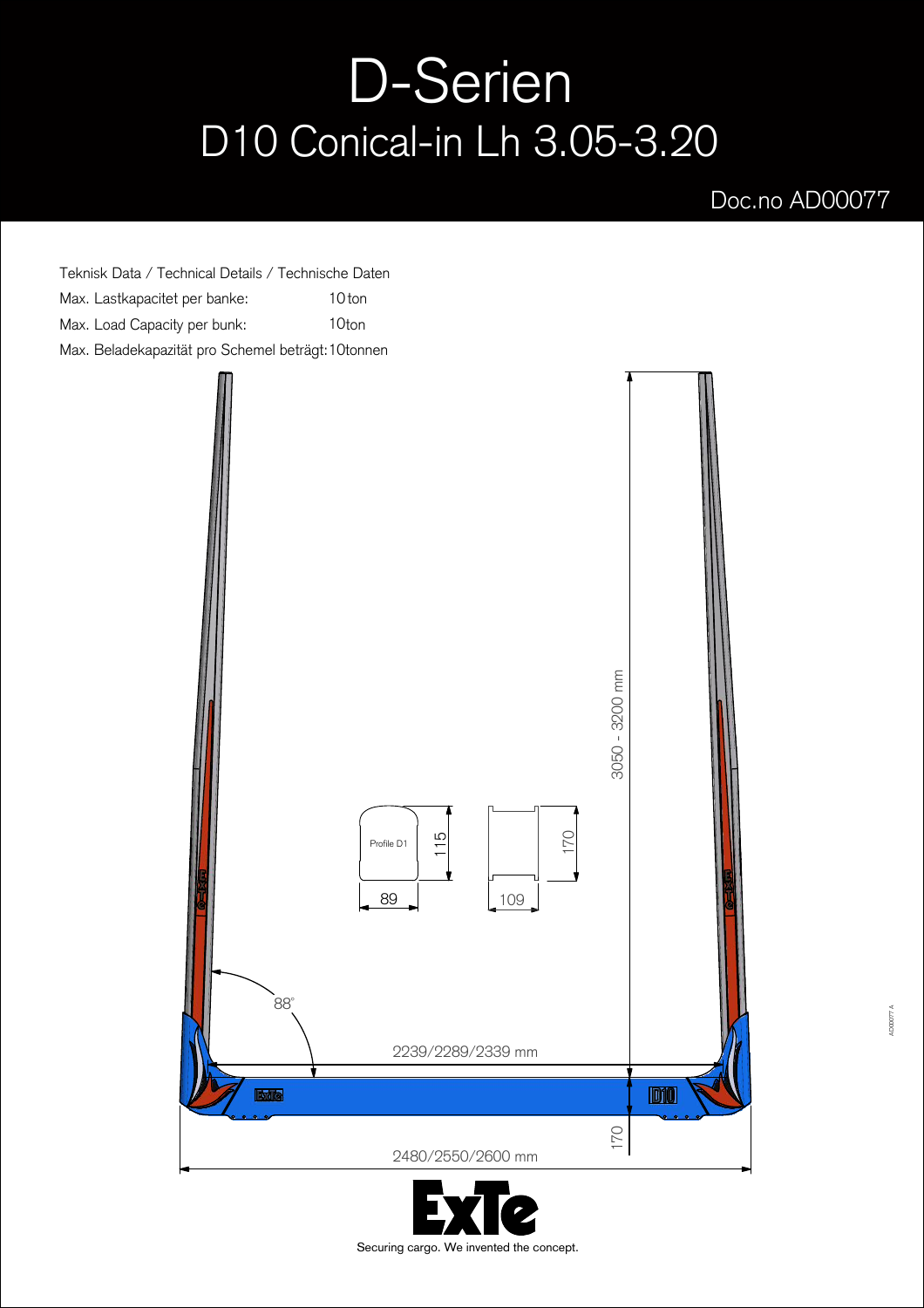



| Pos. | I Part.no IPcsI | Benämning                    |                | Description Bezeichnung Weight* |                 |        |        |        |       |      |      |                                       |
|------|-----------------|------------------------------|----------------|---------------------------------|-----------------|--------|--------|--------|-------|------|------|---------------------------------------|
|      | 810408          | Stomme D10 2,48              | <b>Bolster</b> | Schemelkörper                   | 65,9 kg         |        |        |        |       |      |      |                                       |
|      | 810405          | Stomme D10 2,55              | <b>Bolster</b> | Schemelkörper                   | 67.4 kall       |        |        |        |       |      |      | A mm B mm C mm D mm E1 m3 E2 m3 E3 m3 |
|      | 810400          | Stomme D10 2,60              | <b>Bolster</b> | Schemelkörper                   | 70,6 kg Loading |        | Length | l otal | Depth |      |      | F 2239   F 2289   F 2339              |
|      | 810196          | Låselement D-Profil          | Wedge kit      | Keil                            | $,2$ kg         | height |        | Height |       |      |      |                                       |
|      | 802694          | Stake D1 T10 3210 Conical-in | Stake          | Runge                           | 32.3 ka         | 3050   | 3210   | 3220   | 59    | 6,83 | 6,98 | 7.13                                  |
|      | 802695          | Stake D1 T10 3260 Conical-in | Stake          | Runge                           | 32,8 kg         | 3100   | 3260   | 3270   | 159   | 6.94 |      | 7.25                                  |
|      | 802696          | Stake D1 T10 3310 Conical-in | Stake          | Runge                           | 33,3 kg         | 3150   | 3310   | 3320   | 159   | 7.05 | 7.21 | 7,37                                  |
|      | 802697          | Stake D1 T10 3360 Conical-in | Stake          | Runge                           | 36,3 kg         | 3200   | 3360   | 3370   | 59    | 7.16 | 7,32 | 7,48                                  |

ExTe förbehåller sig rätten att göra ändringar i specifikationer och<br>annan information i detta dokument utan förhandsinformation.

ExTe reserves the right to make changes in specifications and other information contained in this document without prior notice.

ExTe behält sich das Recht vor, Änderungen an Spezifikationen und anderen<br>Informationen in diesem Dokument ohne vorherige Ankündigung vorzunehmen.



AD00077 A

\* Teoretiska

\* Theoretical \* Theoretisch

Securing cargo. We invented the concept.